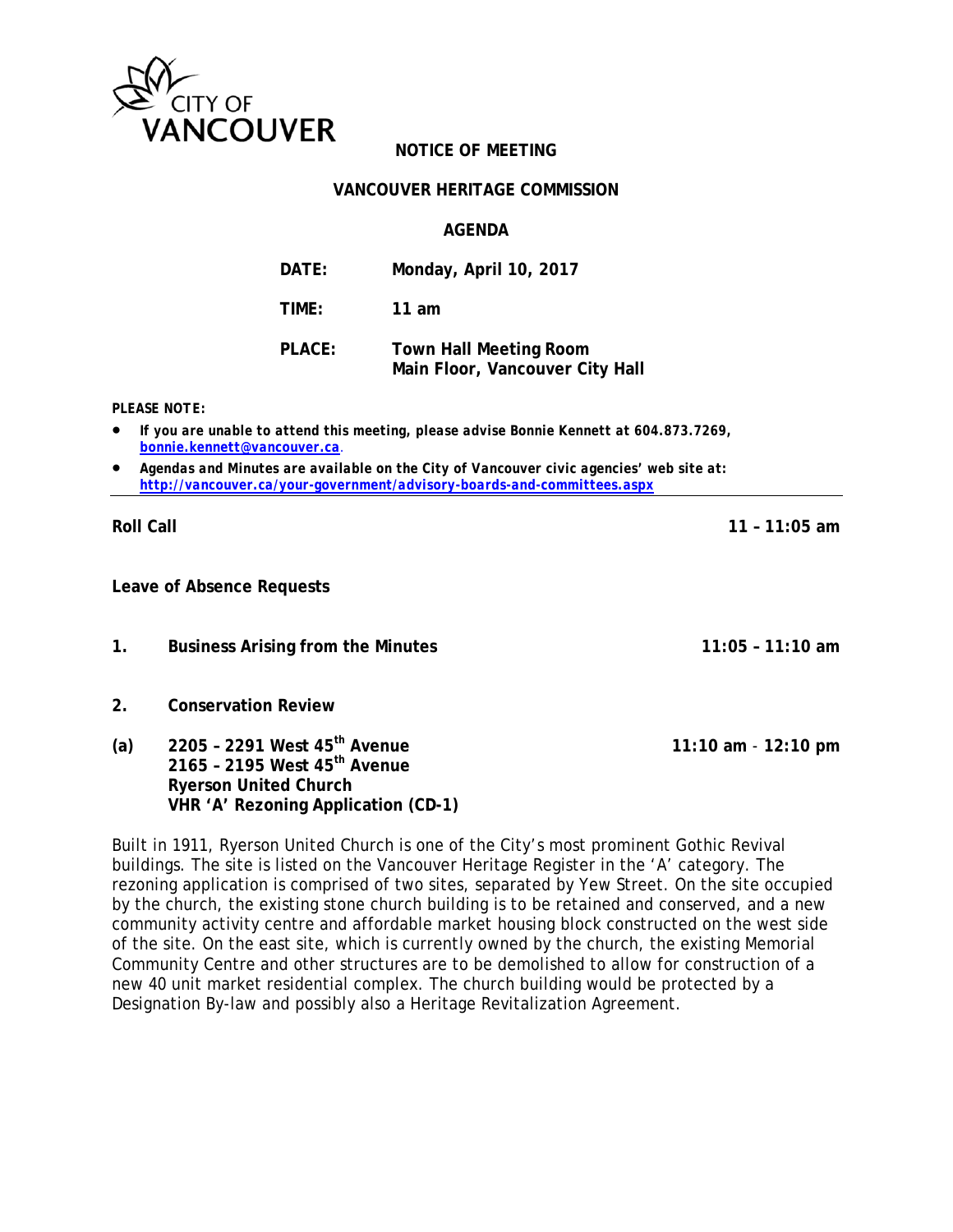West Site

|                                    | Proposed                   |
|------------------------------------|----------------------------|
| Church                             | $13,338$ sq. ft.           |
| New Activity Centre                | 19,131 sq. ft.             |
| New Affordable Market Rental Block | 25,008 sq. ft.             |
| $(36 \text{ units})$               |                            |
| Density                            | 57, 477 sq. ft. (1.78 FSR) |

East Site

|                                   | Proposed                   |
|-----------------------------------|----------------------------|
| New Market Development (40 Units) | 179,802 sq. ft. (2.47 FSR) |

**Issues:** 

- Conservation of the stone church building; and
- Integration with the new Activity Centre.
- **Staff:** James Boldt, Heritage Group
- **Applicant:** Malcolm Elliot, Endall Elliot Associates Alan Endall, Endall Elliot and Associates Gordon Esdau, Dunbar Ryerson United Church
- **Attachments:** Drawings Statement ofSignificance and Conservation Plan

## **(b) 619-675 West Hastings Street 12:10-12:55 pm Royal Bank Building – VHR – "A" Rezoning Application RZ-2016-00028**

The City of Vancouver has received an application to rezone the consolidated site at 619- 675West Hastings Street from DD (Downtown District) to a new CD-1 district to allow for a new 28-storey office building. The proposal is as follows:

- Overall height of the proposed new tower is 108 m (353 ft.)
- Proposed density of 25.5 FSR
- Floor area of  $14,756 \text{ m}^2$  (158,837 sq. ft.)
- Five levels of underground parking with 67 vehicle parking spaces
- Seismic upgrade and stabilization of some exterior components of the Royal Bank Tower
- Heritage designation of the exterior of the Royal Bank Tower

The Royal Bank Tower located at 675 West Hastings is an 18-storey office building listed under category "A" on the Vancouver Heritage Register. The building has exceptional interiors; in particular, Upper Banking Hall, Lower Banking Hall, Banking Hall Entryway and some other features, all identified as character-defining elements. The new tower which is proposed for the adjacent 619 West Hastings Street parcel will be structurally attached to the historic building (to its east elevation) thus providing seismic bracing to its heritage structure. Due to the nature of the proposed design, the new tower will be considered a modern addition to the historic building. The three other historic facades will be retained, exterior building components preserved and some features rehabilitated. The heritage interiors are not proposed to be designated.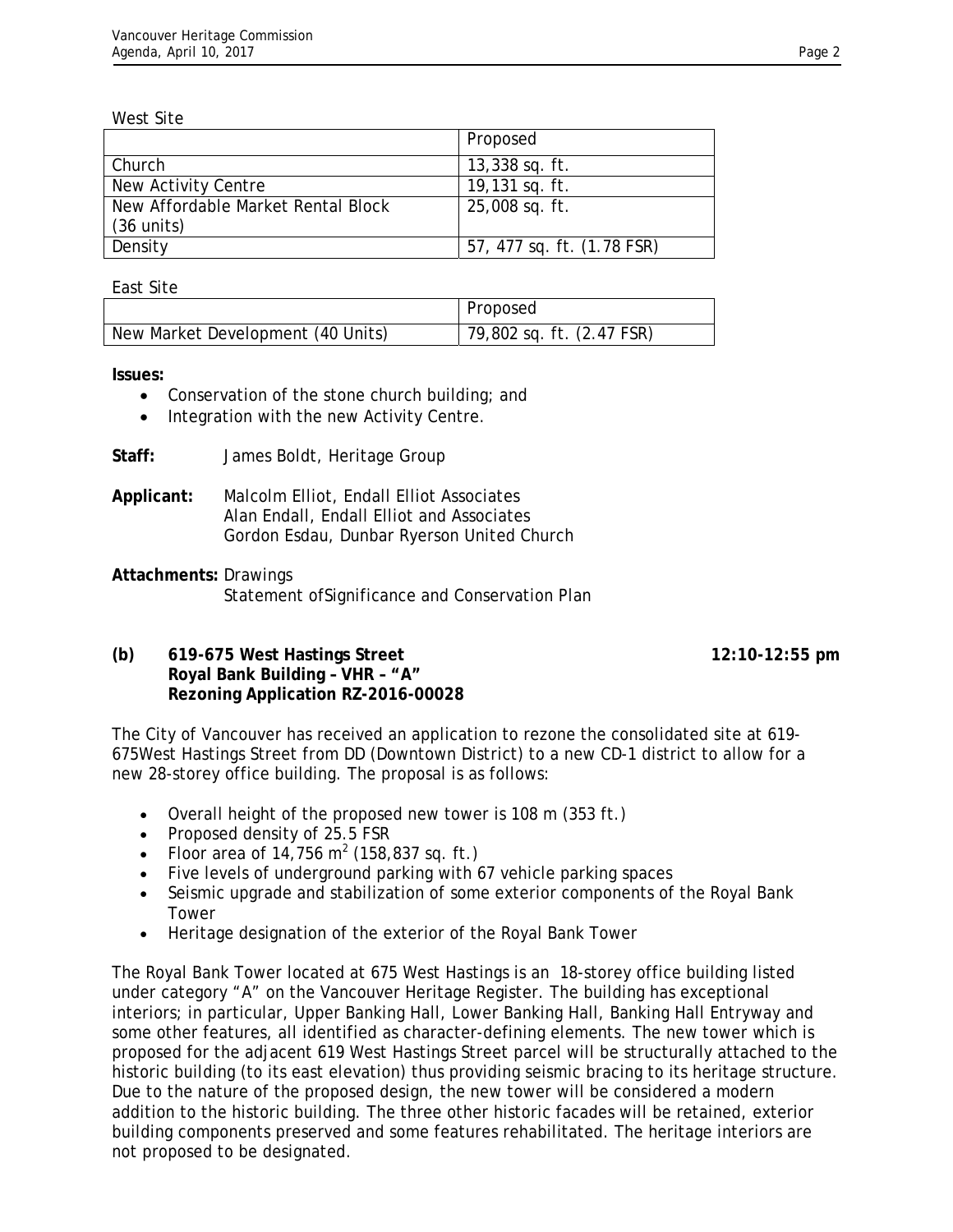This rezoning application is being considered under the Rezoning Policy for the Central Business District (CBD) and CBD Shoulder, the Metro Core Jobs and Economy Land Use Plan and the Downtown (Except Downtown South) Design Guidelines. In preparation for the project, a Statement of Significance has been developed and the conservation plan prepared. The applicant will present the proposal and the conservation plan, and will explain the technical solution for the proposed heritage seismic upgrade and its impact on the historic building, including the interior. Staff will be available to answer questions.

**Issues:**

- Design development of the proposed addition (tower),
- Interior designation has not been proposed,
- Limited nature of the proposed exterior conservation work (conservation work does not include extensive seismic stabilization of the Royal Bank Tower envelop; only some architectural features will be stabilized)
- **Applicant**: Mark Thompson, Architect, Musson Cattell Mackey Partnership Donald Luxton, Heritage Consultant, Donald Luxton and Associates Inc.
- **Staff:** Zlatan Jankovic, Heritage Planner Michael Naylor, Rezoning Planner Marie Linehan, Development Planner
- **Attachments:** project brochure consisting of reduced architectural drawings, statement of significance and conservation plan

**(c) 2733 Franklin Street – Ross Residence 12:55-1:25 pm VHR 'B' DP-2016-02948 (Designation)** 

The Ross Residence built in 1913, was one of a pair of Craftsman bungalows in the Hastings-Sunrise neighbourhood built by local contractors, the Hogg Brothers, shortly after the amalgamation of the Hastings Townsite with the City of Vancouver (in 1911). It is representative of the pre-war development that took place in the area following extension of streetcar lines and completion of other services. It features a partial-width porch with decorative boardwork in the gable and prominent bay windows at the front and sides. The heritage building has an association with the Ross family spanning more than 40 years: Robert Ross, a carpenter and millwright, lived here until his death in 1917 and Matilda Ross remained here until 1939, at which time it was passed along to their daughter. The Statement of Significance (SOS) was reviewed by the SOS Subcommittee on March 27, 2017.

Present alterations underway and approved by permit include setting the house on a new foundation and installing a lower-level garden entry at the front. The new application proposes to open up the attic to allow for an additional 512 square feet of living area. The only exterior alteration proposed is the installation of skylights. The house will be rehabilitated using all existing materials, with windows and doors being retained and restored.

This alteration will increase FSR to 0.77 (10% over permitted). As such, the Director of Planning is seeking heritage designation for the additional floor area.